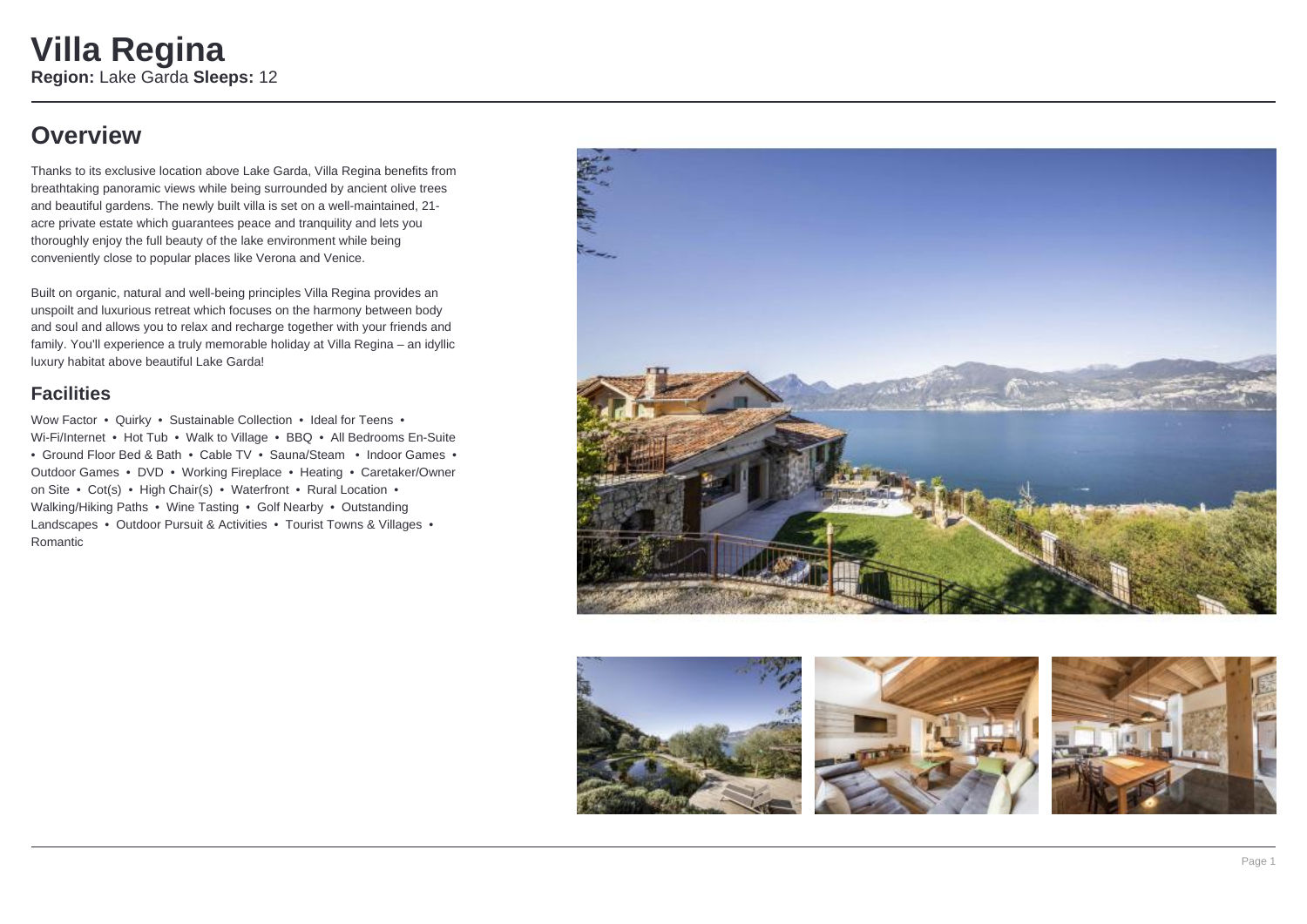## **Interior & Grounds**

The villa consists of two separate apartments on two floors, each with their own entrance door and is only available for exclusive rents.

The heart of the villa is the grand, light living space that brings together the kitchen, dining room and living room. The modern country kitchen is equipped with all amenities, including a fridge with ice maker, induction cooking plates, oven, pantry and dishwasher. The dining table is handmade from Atwood and seats 8 people. Enjoy dinner in a beguiling atmosphere with a crackling open fireplace and a glass of wine from the in-house wine cellar. Afterwards, relax into the comfortable couch, wrapped in a warm blanket, reading your favourite book as it gets dark outside or watch a movie on the 3D TV and BluRay Player.

Sleep like a baby in Villa Regina's comfortable beds, which all come with soft cushions and mattresses made from 100% natural and ecological materials. Each of the bedrooms is unique: The four-poster bedroom all in white, the olive bedroom made out of olive wood and the nature bedroom on the top floor. What they all share is the beautiful lake view! These three bedrooms have en-suite bathrooms, a power circuit breaker, windows with fly screens and black-out blinds. All bathrooms are equipped with showers, bathtubs and bidets. There is a fourth bedroom with twin beds upstairs while the fifth and sixth bedrooms can be found on the ground floor.

Forget the world around you and leave the everyday life behind! Getting lost in a good book, enjoying the spectacular sunset from the outdoor heated whirlpool or wandering through the vast gardens, these moments create your memories for life. The al-fresco dining area has been completely redone and there's now a wonderful outdoor kitchen with BBQ.

Close your eyes and breathe in the aromatic fragrance of the herbs, taste the sweet fruits of the garden, listen to the chirp of the birds and the soft murmur of the water. The sounds, smells and tastes of nature relax your soul, calm your spirit and bring harmony back into your life!

The magical garden of the villa spans over several acres, created and tended by villa owner Norbert, a passionate eco-gardener. Between native oleander and wild orchids, you find many exotic plants, like banana trees, pineapple guava, a monk's pepper tree, goji berry tree and even Chinese dates. An explosion of colours and scents from the many herbs, flowers and trees await you when wandering through this Eden.

More Facilities...

- Outdoor kitchen and barbecue







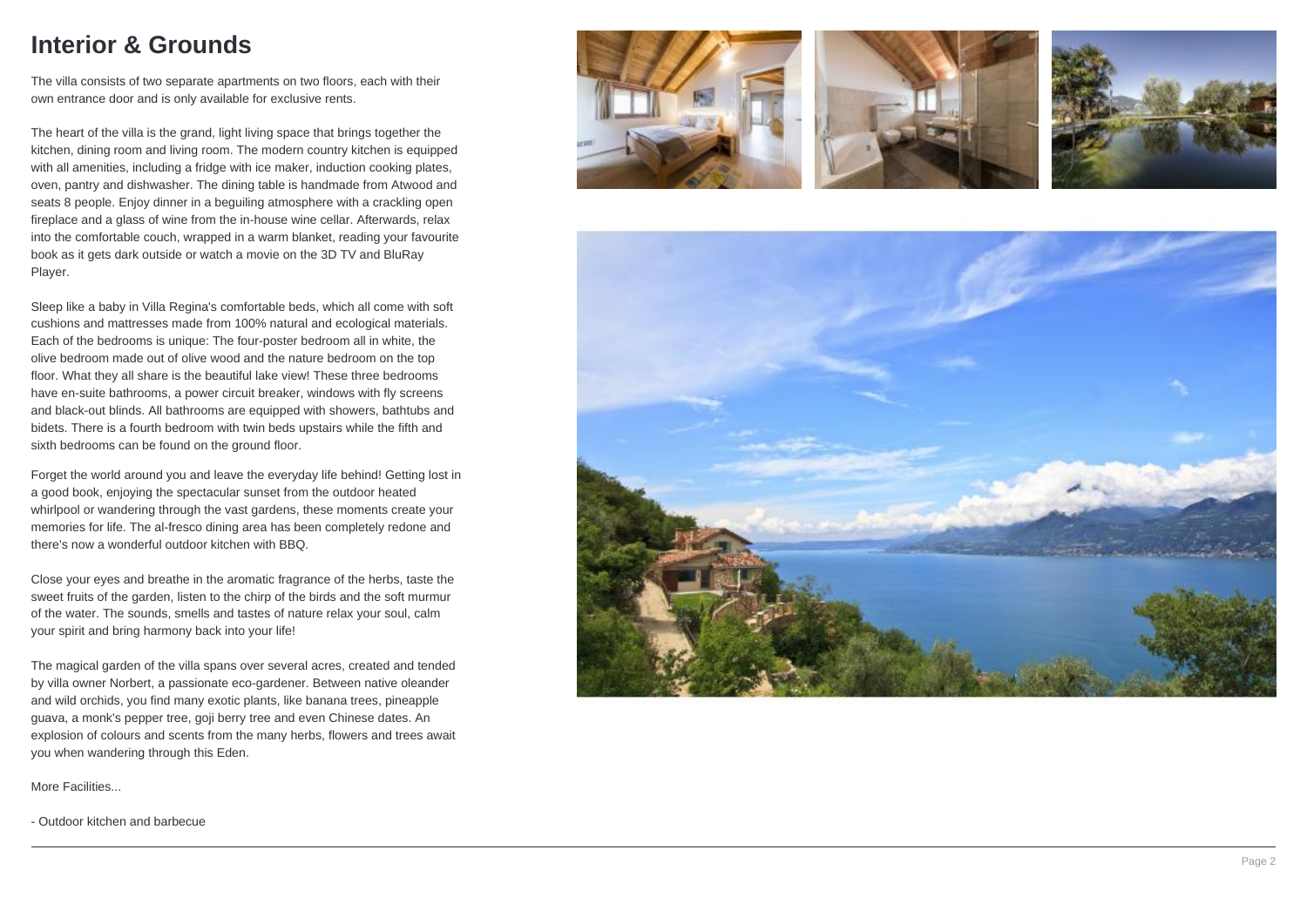- Natural swimming pond, Dimensions: 10x5 metres

#### **Extra sustainability gems about this property:**

- The property is classified as a Klima House A, meaning it uses less than 30 watt/qm/year. The villa actually only uses less than 20 watt/qm/year.
- Almost all building materials for the furniture has been sourced locally: all wood for the olive bedroom is from the olive trees on the property and one other bedroom and some furniture pieces are build from the typical oak trees from Lake Garda.
- The villa is built out of wood sourced from South Tyrol, and only natural isolating material has been used.
- The water in the property is heated with solar panels on the roof. If needed, there is a wood stove to heat the water (during the cooler months like March and October). This is the only CO2 output of the property. The wood is sourced from the property itself.
- The extensive property around the villa has many flowers, herb trees, olive trees and vegetable gardens - all organic and absolutely no pesticides used. This place provides a precious environment for all kind of birds, insects and other small animals. There are some very rare species living in the garden like the fire salamander - there are bee hives on the property (at a distance from the villa), sometimes the guests get the organic local honey for breakfast (depends on availability).
- The property has a natural swimming pool, no chemicals are used to treat the water. The water gets cleaned by special water plants and is very soft for your skin!
- The owners have their own septic tank for wastewater treatment on the property, and only use environmentally friendly cleaning products (like vinegar) to clean the villa. They provide eco-friendly detergent, washing powder and dishwasher detergent for the guests.
- We source our water from our own deep well. The water is tested regularly and is top drinking quality and is delicious mountain spring water.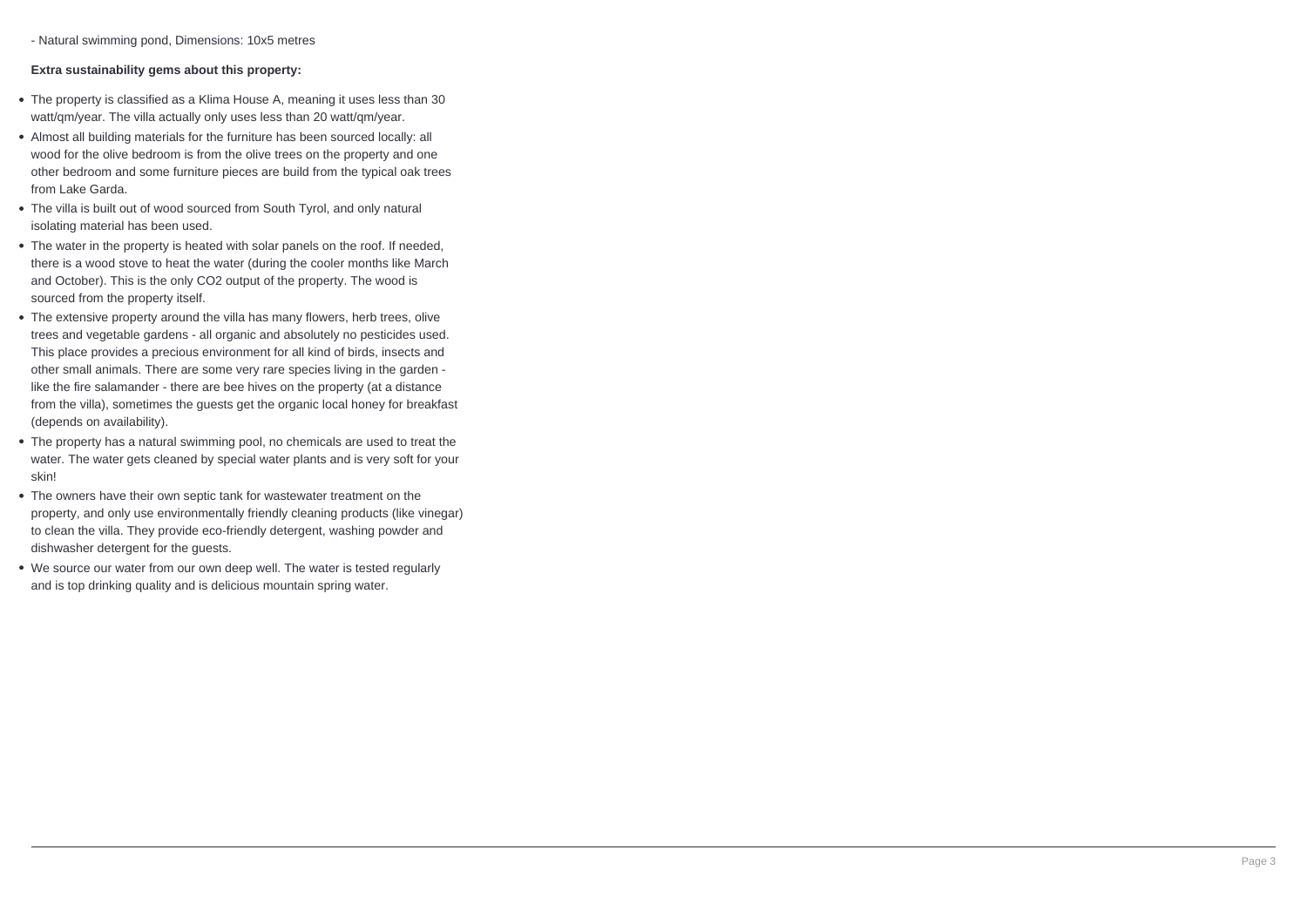# **Location & Local Information**

Villa Regina lies on the east shore of lake Garda, just above the charming village of Castelletto di Brenzone and close to idylic resort of San Zeno in Montagna high above the lake. Castelletto di Brenzone is located directly on Lake Garda and can be reached by a 15 minutes walk downhill (good walking shoes essential!).

An ancient Roman path connects the village with the mountains and bypasses the villa grounds. By car, it is about 5km Castelletto di Brenzone where you will find several excellent fish restaurants, pizzerias and small supermarkets. Watersport enthusiasts will feel right at home on the many beaches that are close by, as well as a local sailing club and motor boat rental.

The ferry, which stops twice daily on the little fishing port of the village, takes you to the other side of the lake to explore charming Limone or Marniga del Garda. The other village closeby is San Zeno di Montagna, also a short 5 min drive away. San Zeno di Montagna is nicknamed the "terrace to the lake" thanks to its stunning location, and in autumn this village is famous for its chestnut inspired dishes.

#### **Local Amenities**

| <b>Nearest Airport</b>    | Verona "Valerio Catullo"<br>$(46-50 km)$          |
|---------------------------|---------------------------------------------------|
| <b>Nearest Ferry Port</b> | Castelletto di Brenzone<br>(5 km)                 |
| Nearest Village           | Castelletto di Brenzone<br>(5 km)                 |
| <b>Nearest Town/City</b>  | <b>Malcesine</b><br>(15 km)                       |
| <b>Nearest Restaurant</b> | Castelletto di Brenzone<br>(5 km)                 |
| Nearest Bar/Pub           | Castelletto di Brenzone<br>(5 km)                 |
| Nearest Beach             | Castelletto di Brenzone<br>(5 km)                 |
| Nearest Golf              | Garda - golf course Ca' degli Ulivi<br>(16-20 km) |





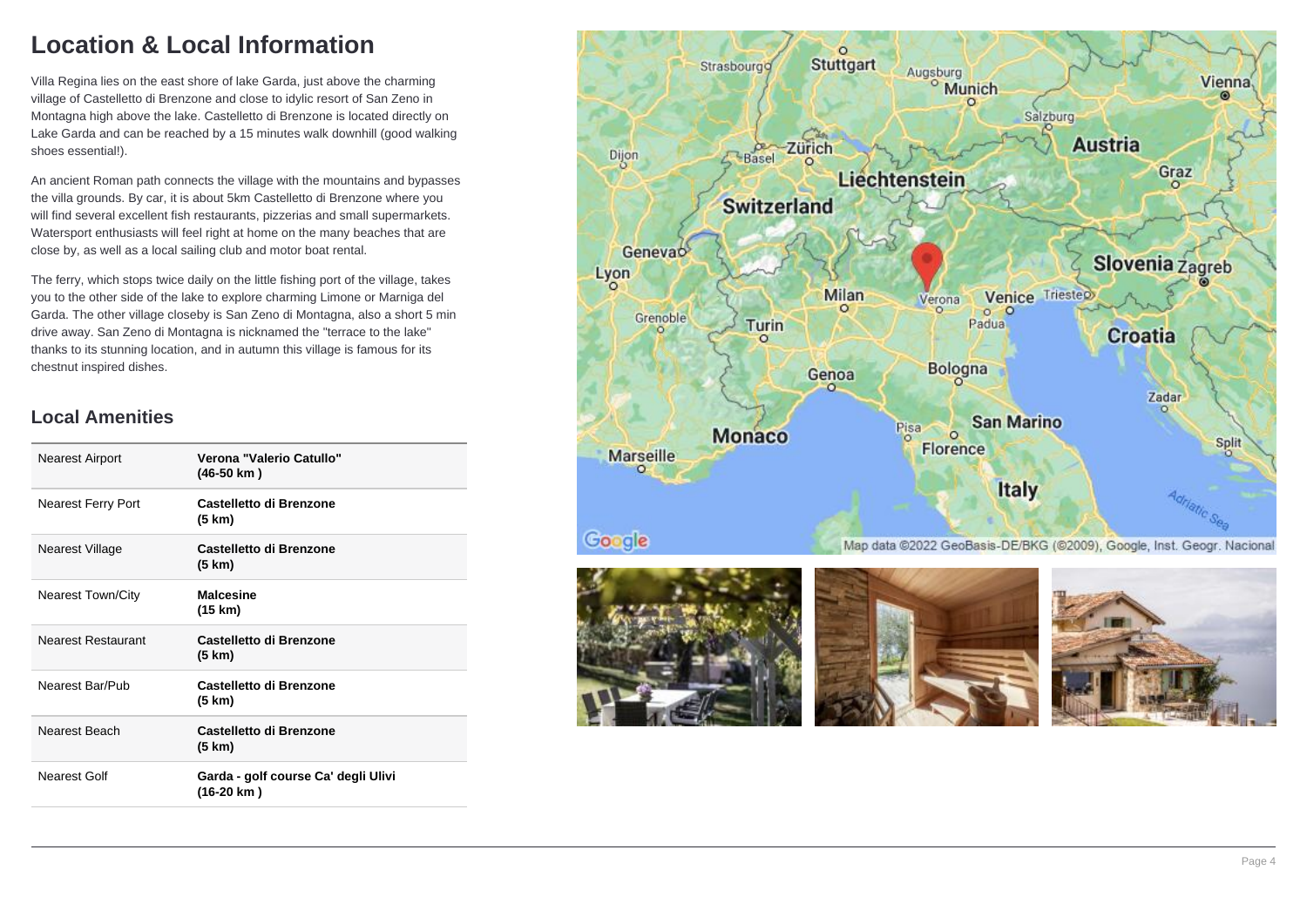| Nearest Piste | Monte Baldo - Polsa - San Valentino Ski |
|---------------|-----------------------------------------|
|               | Area                                    |
|               | $(46-50 \text{ km})$                    |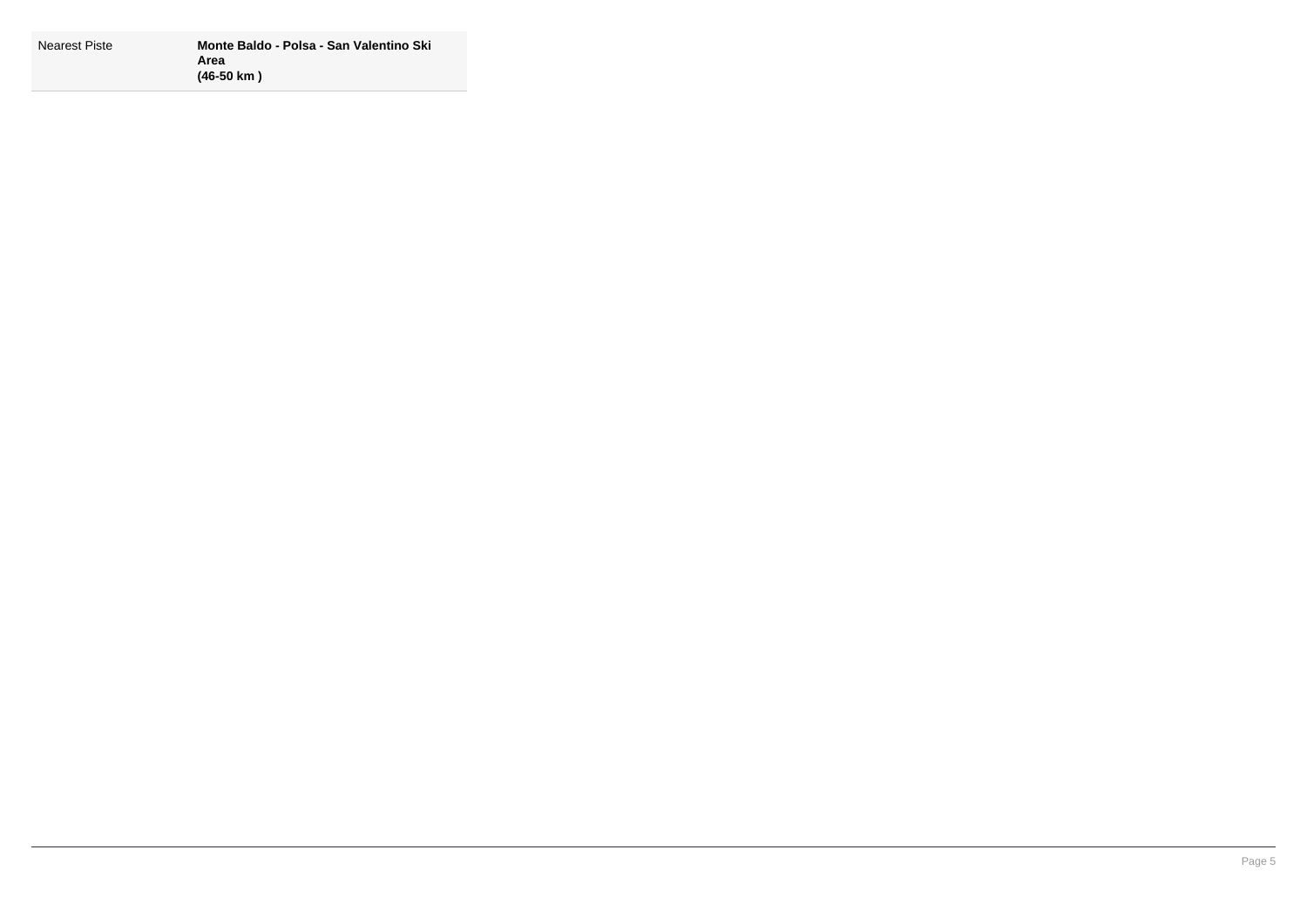# **What Oliver loves…**

- Set in a very tranquil and peaceful area, there's no neighbors in sight and you get one of the best views of lake Garda!
- Extensive use of stylish wood surfaces and furnishings creates and incredible feel of warmth and cosiness
- Huge organic garden with olive grove, herb garden for guests, outdoor hot tub and sauna
- There's a big focus on sustainability and eco-friendliness: the luxury villa is a "climate house", with underfloor heating and living space ventilation

## **What you should know…**

- The final leg of access road from tarmac to the villa is down a steep and bendy track we suggest hiring a sturdy car during your stay.
- The bedrooms in the top-floor apartment are accessed from the outside
- This property is not ideal for small children, as their are many unfenced walls and drops in the huge garden